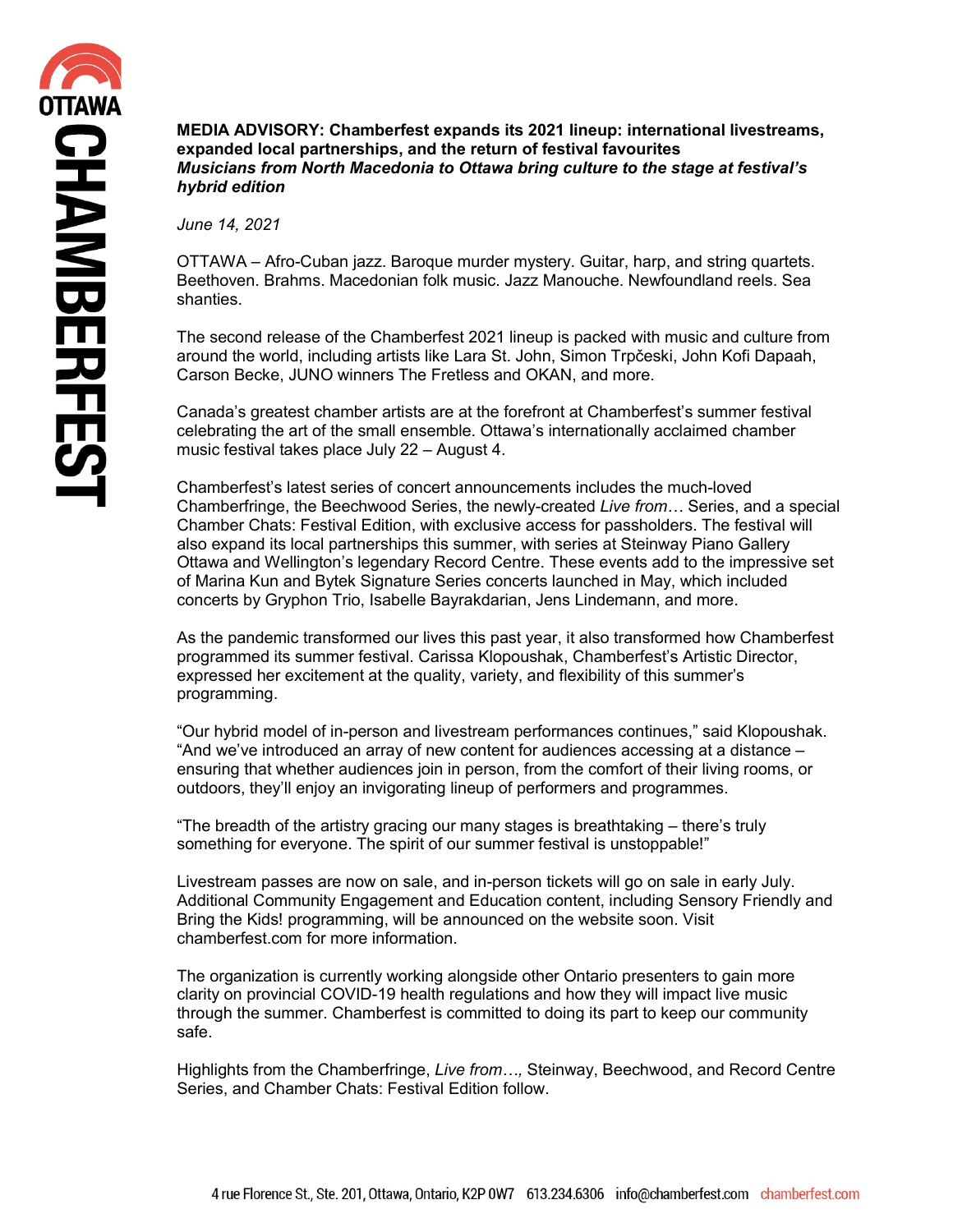# **Chamberfringe**

Late-night concerts cross genres and art forms, pushing the boundaries of chamber music into Afro-Cuban influences, seaside folk and bluegrass, game shows, and more.

#### **The Fretless with Béatrix Méthé Thursday, July 22 at 8:30pm**

JUNO Award-winning quartet The Fretless is known for ferocious playing, masterful composition, and a genre-bending sound. In this unique performance, they are joined by singer Béatrix Méthé of Montreal-based indie folk band, Rosier.

#### **OKAN**

#### **Friday, July 23 at 8:30pm**

Taking their name from the word for heart in the Afro-Cuban religion of Santeria, OKAN is an award-winning, women-led ensemble that fuses Afro-Cuban roots with jazz, folk, and global rhythms in songs about immigration, courage, and love.

# **Duane Andrews & Friends: Conception Bay Saturday, July 24 at 8:30pm**

Composer guitarist Duane Andrews hits the stage with Mark Fewer (violin), Carissa Klopoushak (violin), David Marks (viola), and Julia MacLaine (cello) in a program featuring music from Andrews' album *Conception Bay*. Audiences can expect Jazz Manouche, new music composition, Newfoundland jigs and reels, some fun classical references to Haydn, Stravinsky's Firebird, and more.

# **Montreal Horn Stars Thursday, July 29 at 8:30pm**

The Montreal Horn Stars take the brass quintet to new heights with inventive arrangements and loads of improvisation in a groovy, eclectic concert that blends pop, jazz, and classical.

# **Infusion Baroque: Who Killed Leclair? Friday, July 30 at 8:30pm**

"Who Killed Leclair?" Murder, mystery and intrigue are on the menu as Montrealbased ensemble Infusion Baroque investigates the murder of composer Jean-Marie Leclair (1697-1764). This program features several of Leclair's trio sonatas, and works by his colleagues and rivals.

#### **La Nef**

#### **Saturday, July 31 at 8:30pm**

Capstand shanties, halyard shanties, laments, forecastle songs, short haul shanties… Whatever your shanty of choice, join these award-winning singers for a taste of the Maritimes, with tunes from England, Scotland, Ireland, the Americas, and the Caribbean, arranged by La Nef's musical director, Seán Dagher.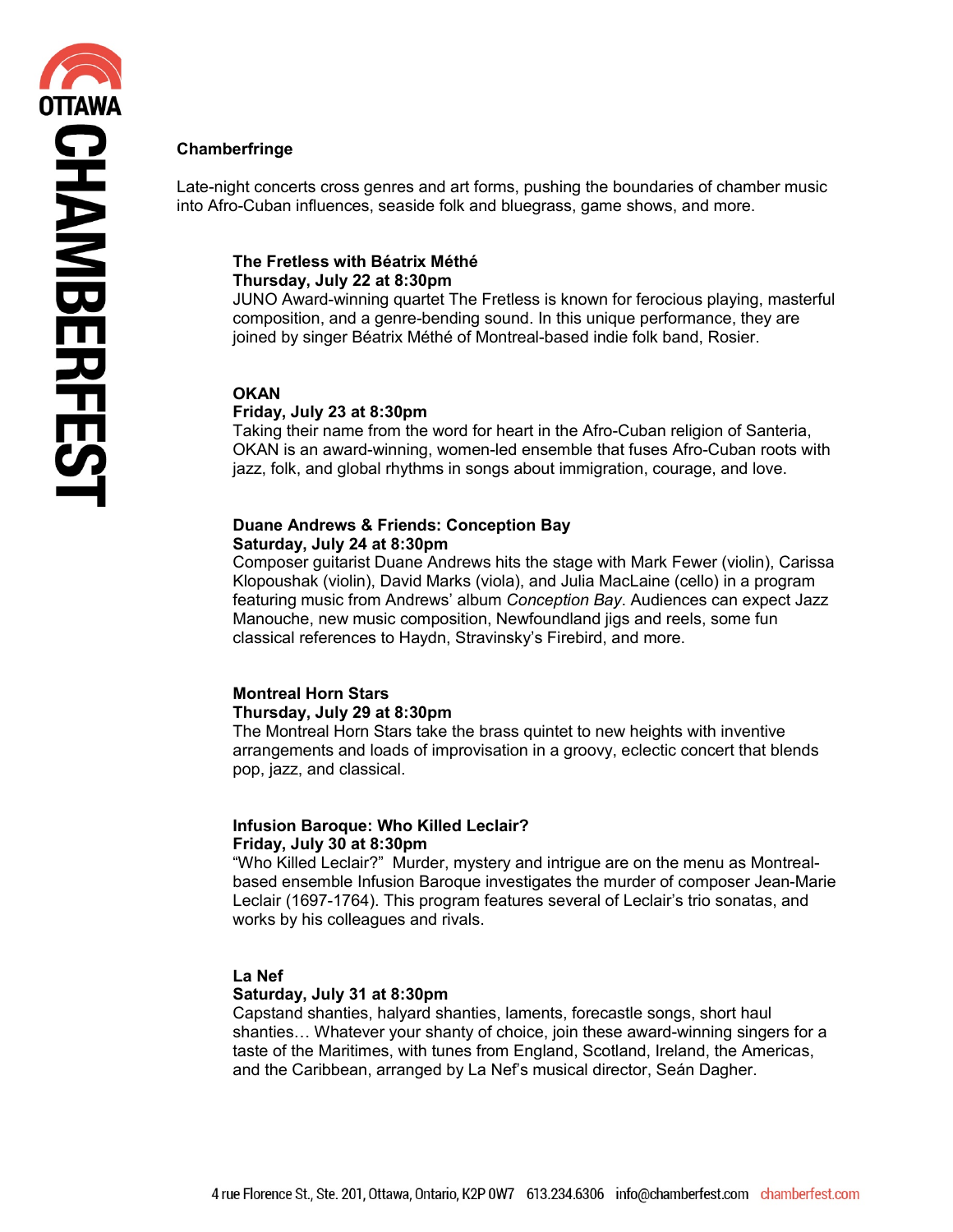# **Ladom Ensemble**

**Sunday, August 1 at 8:30pm**

Ladom Ensemble returns to Chamberfest with their unique blend of chamber music and inspiration from around the world - from Iran and Serbia to Argentina. Piano, cello, accordion, and percussion… expect passion, sophistication, and high intensity.

# **Beechwood Series**

Concerts and excursions immersed in Beechwood's history and beauty, from its beloved sanctuary to the expansive grounds.

#### **Canadian Guitar Quartet Saturday, July 25 at 10am**

The guitar takes centre stage in a program featuring arrangements of Mozart's Piano Sonata KV 448, original compositions by former and current Quartet members, and more.

### **Four Seasons Harp Quartet Sunday, August 1 at 10am**

All Canadian stars of their instrument, Caroline Lizotte, Caroline Léonardelli, Lori Gemmell, and Jennifer Swartz come together to share the beauty of the harp in Beechwood's sacred space. Featured arrangements include Mozart's String Quartet in B flat, K 589, and Vivaldi's beloved Four Seasons.

# **Being Lost, with Tom Allen & Friends Monday, August 2 at 11am**

In 1965, John Cage took a trip to Emma Lake art campus of the University of Saskatchewan and got lost for 15 hours, after going into the woods to search for mushrooms. Cage and this unique trip are the inspiration behind *Being Lost*, a walkabout experience of pop-up sets of music set at secret spots around Canada's oldest cemetery. Centred around fifteen 100-word essays about Cage, his music, and his art... this experience explores what it means to be lost.

*\*Being Lost is an in-person event only and not included in the Festival Livestream Pass. Ticket sales will be made available in July.\** 

# **Rosebud String Quartet Wednesday, August 4 at 12pm**

Join one of Canada's most exciting young string quartets in a program featuring Haydn's penultimate Op. 77, No. 1, and Beethoven's Op. 74, No. 10 ("Harp") Quartet, famous for its pizzicato sections and warm-hearted spirit.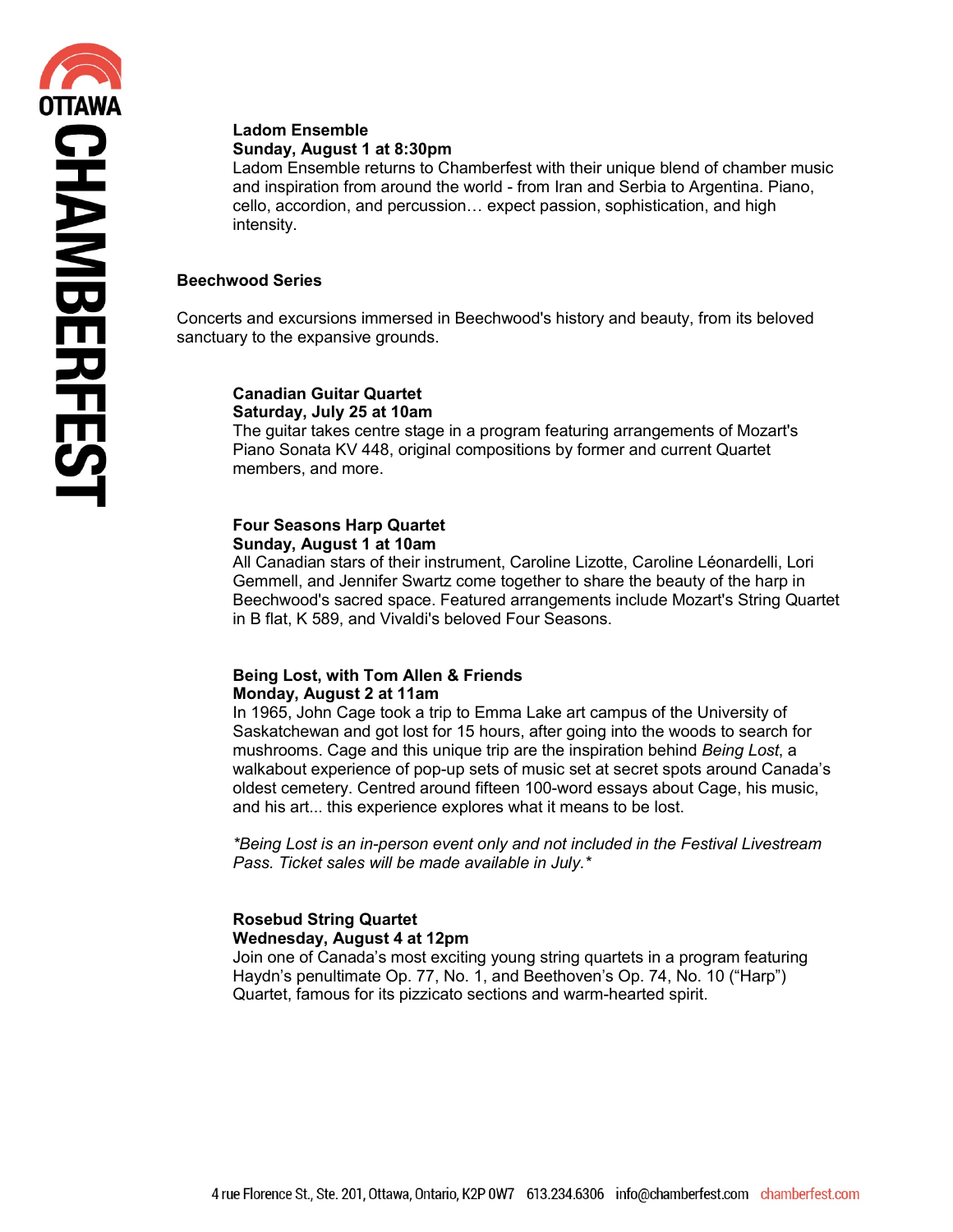# **Chamber Chats: Festival Edition**

The exclusive Chamber Chats: Festival Edition is available only to Festival Livestream Passholders. Join host Eric Friesen for interactive interviews over Zoom, featuring chats on music and more, with Chamberfest artists from around the world.

#### **Hinrich Alpers Friday, July 23 at 10am**

Hinrich Alpers has been a favourite of Chamberfest audiences since his first appearance at our summer festival. Honens Laureate, Steinway artist, Chamberfest artistic advisor – we can't wait to hear Hinrich and host Eric Friesen chat on music and life. Hinrich has also prepared an exclusive recording, live from Berlin, which will be available in the Passholders Library.

# **Jonelle Sills**

#### **Monday, July 26 at 10am**

One of "Canada's 30 hot classical musicians under 30 in 2020" (CBC Music), Ottawa audiences were introduced to rising soprano star Jonelle Sills in her NACO debut in 2020. Learn more about Jonelle's artistic journey in this Chamber Chat. Audiences will have the chance to hear Jonelle perform with tenor Isaiah Bell and pianist Carson Becke on August 1st at 7pm.

#### **Infusion Baroque Wednesday, July 28 at 10am**

Infusion Baroque has been captivating audiences with creative and interactive programming across North America. Join host Eric Friesen and the four women of Infusion Baroque in a conversation centred around their many creative projects, including "Who Killed Leclair?" (an interactive murder mystery soirée based on the unsolved murder of the famous musician - taking place in the Chamberfringe Series on July 30th), and much more.

#### **Quatuor Danel Friday, July 30 at 10am**

Quatuor Danel has been at the forefront of the international music scene since 1991. Famous for their bold, concentrated interpretations of the string quartet cycles of Haydn, Beethoven, Schubert, Shostakovich, and Weinberg, Quatuor Danel is a long-time Chamberfest fan favourite. Join them in conversation with Eric Friesen, then take in an exclusive recording, Live from Antwerp, which will be included in this year's Passholder Library.

# **James Ehnes**

# **Tuesday, August 3 at 10am**

Known for his virtuosity and musicality, Canadian violinist James Ehnes is a favourite of audiences around the world. Audiences will remember James' gorgeous performances of the complete Beethoven violin sonatas in 2019. Keep an eye on our website - James will be returning to the Chamberfest stage very soon.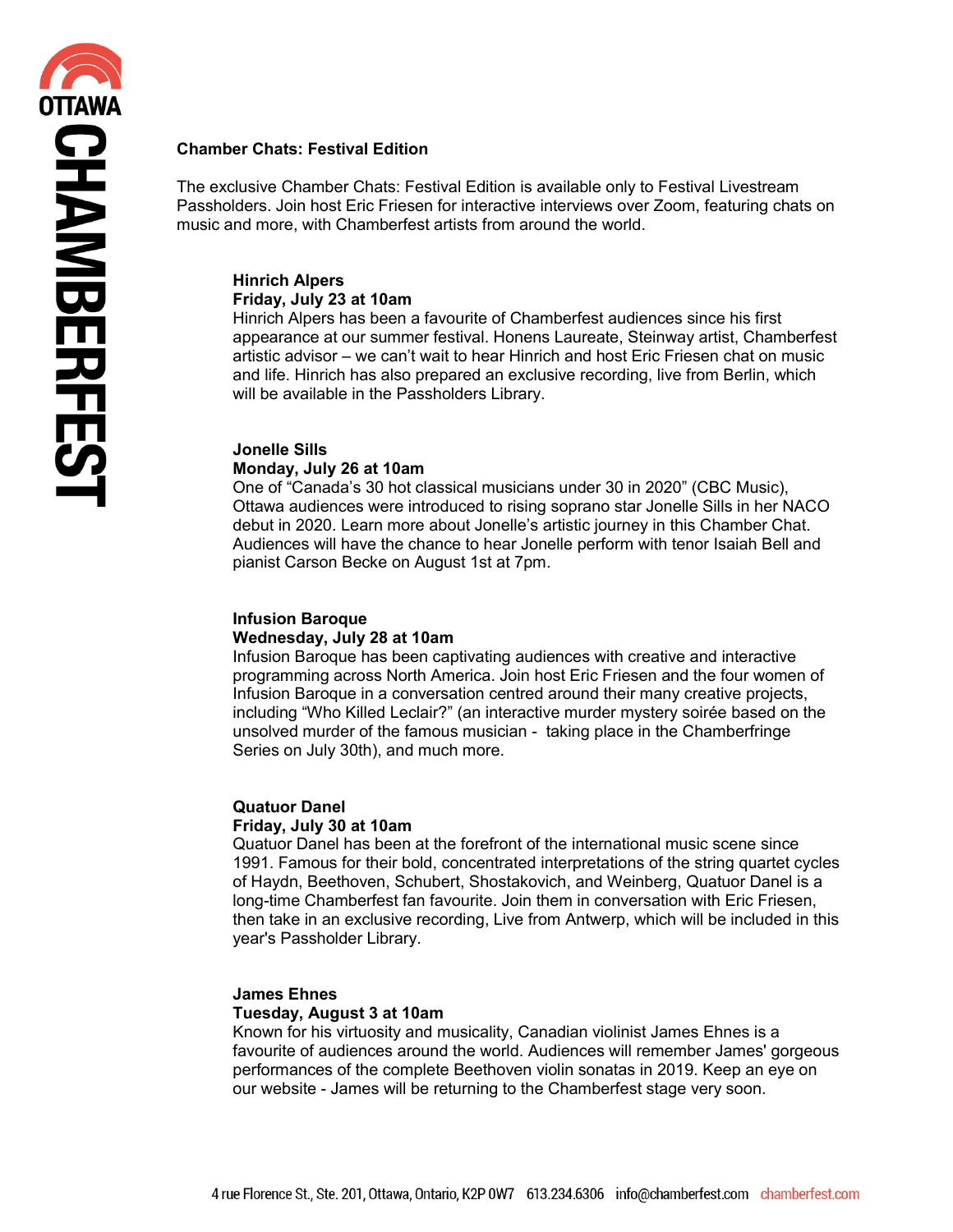#### *Live from…*

Festival Livestream Passholders can exclusively enjoy musical experiences – from fulllength concerts to bite-sized adventures – featuring Chamberfriends in Berlin, Antwerp, New York City, North Macedonia, and London. Including Hinrich Alpers, Quatuor Danel, Rob Kapilow, Lara St. John, and Simon Trpčeski.

#### **Rob Kapilow Live from New York Thursday, July 22 at 9am**

#### **Beethoven and the Pandemic part I, II, III**

Rob Kapilow explores what Beethoven has to teach us in the pandemic. These bitesized chats will include illuminating insights on connection, new paths, and transformation through short musical excerpts from Beethoven's 5th Symphony, Appassionata Sonata, and "Kreutzer" (now also known as the "Bridgetower") Sonata.

#### **Somewhere Over the Rainbow**

What makes the song "Somewhere Over the Rainbow" an indelible classic? Rob Kapilow helps explain why this "song of yearning," as Yip Harburg called it, has become even more meaningful and relevant as we continue to confront this challenging pandemic moment.

#### **Simon Trpčeski Live from Skopje & London Thursday, July 22 at 9am**

For renowned classical pianist Simon Trpčeski, there are no cultural or musical boundaries. This recording, created especially for Chamberfest, will feature live solo piano music of his native Macedonia by contemporary composers Buzharovski and Shahov, and excerpts from his latest project MAKEDONISSIMO, which blends Macedonian folk music with highly virtuosic, jazz-influenced riffs and harmonies. Stay tuned: Simon will be performing MAKEDONISSIMO in full at Chamberfest very soon.

#### **Hinrich Alpers Live from Berlin Sunday, July 25 at 7pm**

Pianist and long-time festival friend Hinrich Alpers brings his hometown to us in a specially programmed and recorded recital. Brahms and Beethoven will dominate this program, which includes a performance of Beethoven symphonies in Liszt's transcriptions, hot off the recording press!

#### **Lara St. John Live from New York Tuesday, July 27 at 10am**

Phenomenal firebrand violinist Lara St. John shares a special concert programmed and recorded live from Atterbury House, where the Canadian violinist has been hosting a successful series throughout the pandemic. The program will include solo and collaborative material highlighting female and Canadian composers.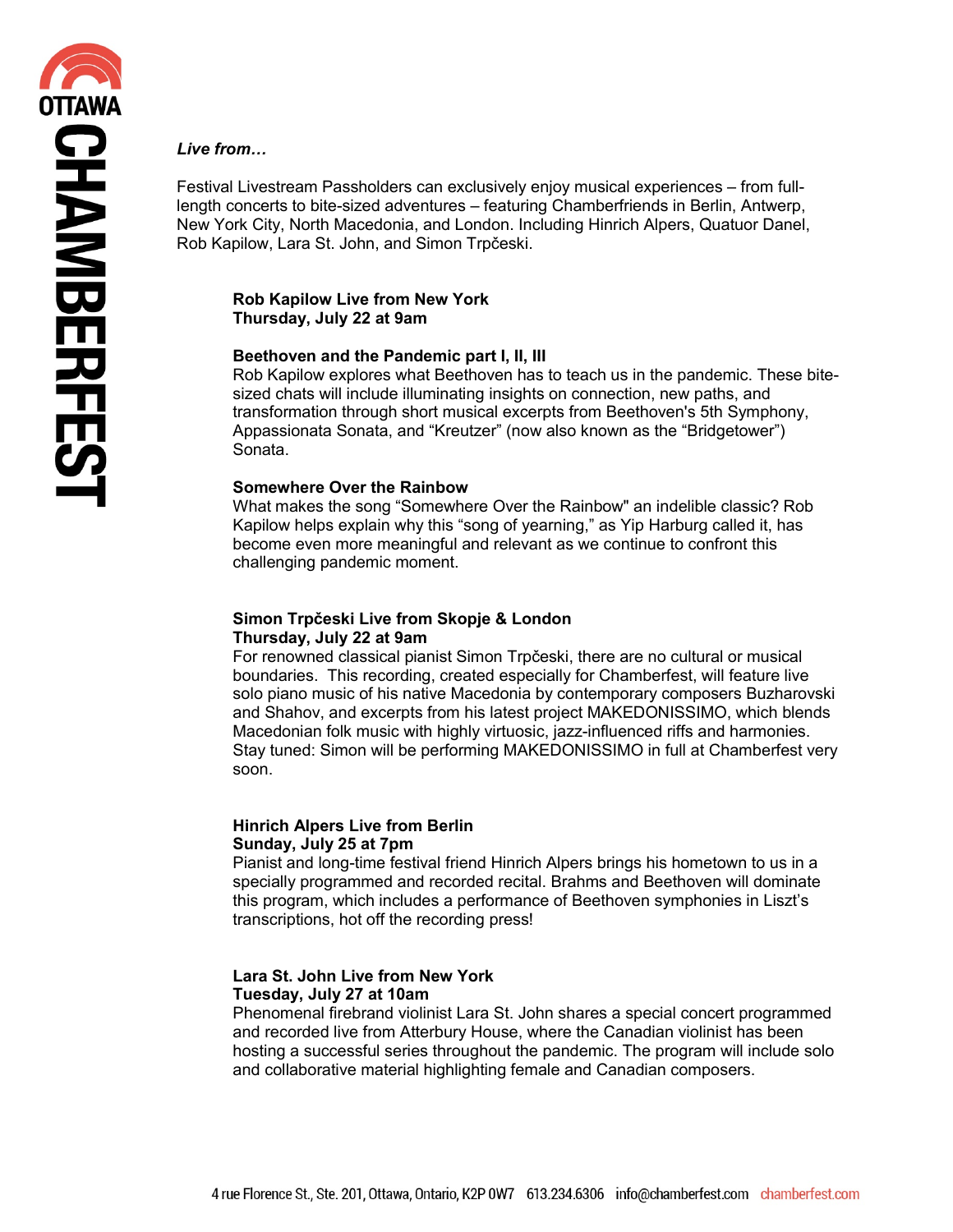#### **Quatuor Danel Live from Antwerp Saturday, July 31 at 10am**

Chamberfest favourite Quatuor Danel performs Beethoven's Op. 18, No. 1 and Shostakovich No. 2 in a performance created especially for Chamberfest, recorded live from the string quartet's home in Antwerp, Belgium.

# **Steinway Series**

Celebrate the piano, both in recital and unique duet, at the home of our longtime partners, Steinway Piano Gallery Ottawa.

#### **Carson Becke: Stories and Sagas Friday, July 23 at 3pm**

Ottawa pianist Carson Becke shares a thoughtful program inspired by storytelling through music, with works by English and Nordic composers, and Carson's own arrangements.

#### **Duo Concertante: Ecology of Being Monday, July 26 at 12pm**

Duo Concertante reflects on the social and political events of our time in *Ecology of Being*. With commissioned works by Melissa Hui, Ian Cusson, Bekah Simms, Dawn Ierihò:kwats Avery, and Carmen Braden, *Ecology of Being* is about feeling and experiencing the trauma of a lost earth, and about treasuring the joy of a world we love.

#### **John Kofi Dapaah: Perspectives Monday, July 26 at 3pm**

This concert finds the multitalented pianist John Kofi Dapaah firmly in the classical world with a program of works by Florence Price (\*Ottawa premiere), Bach, and Beethoven. Audiences can also take in John's jazz set on Monday, July 24 at 5pm, part of the Record Centre Series.

# **Jenna Richards and Beth Silver: Sturm und Drang Thursday, July 29 at 3pm**

Frequent Chamberfest performer Beth Silver (cello) and Chamberfest's Director, Artistic Planning & Community Engagement, Jenna Richards (piano), have been collaborating for more than a decade. This concert sees the duo in a lush program of works by Brahms, Dvorak, Kodaly, and Schumann. Audiences can also hear Jenna and Beth explore folk, fiddle, and klezmer on Friday, July 30 at 5pm, part of the Record Centre Series.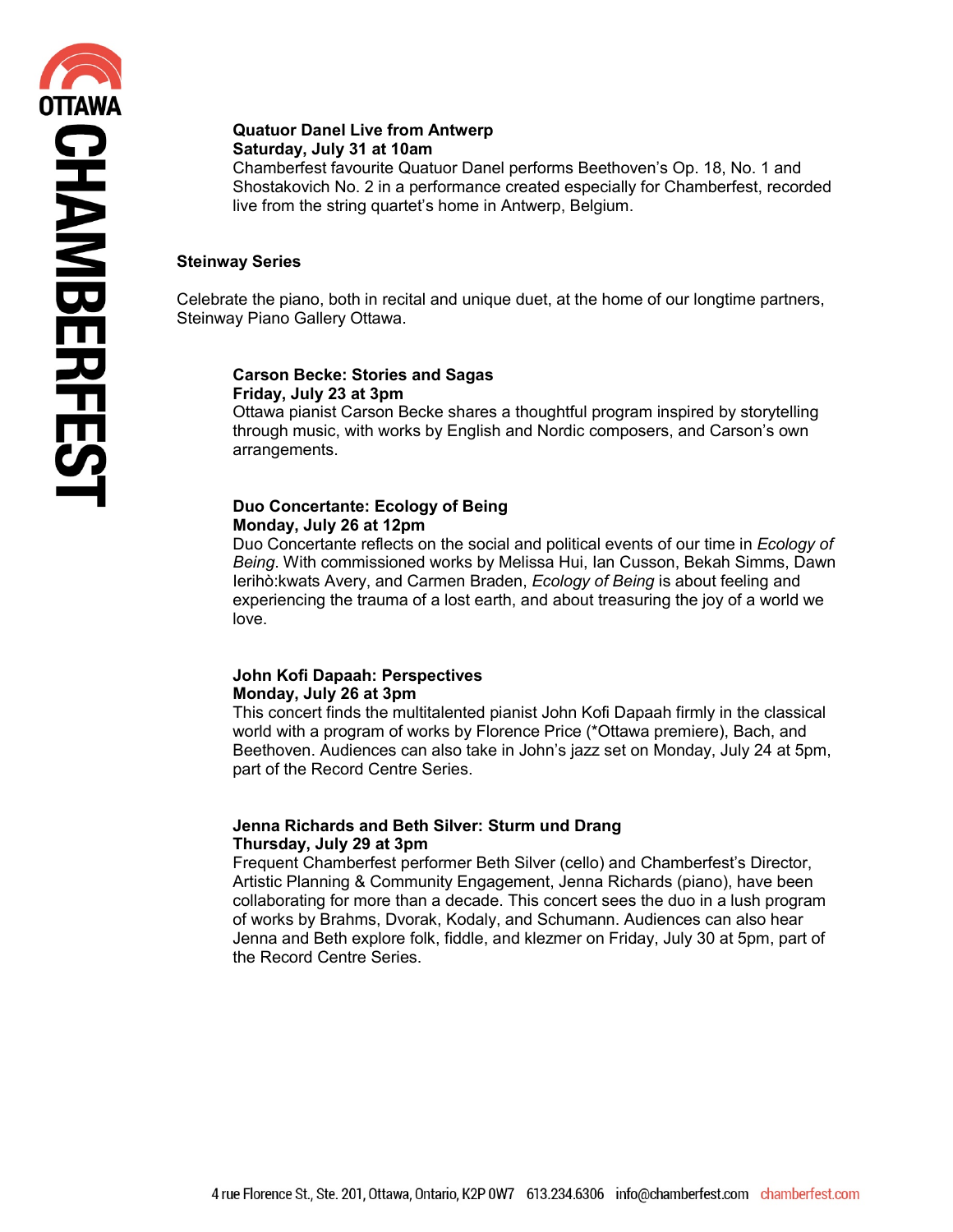# **Record Centre Series**

Eclectic programming against a backdrop of vinyl, vintage speakers, and reel-to-reel at legendary music destination and beloved Wellington staple, The Record Centre. Here, artists are at play: exploring and expanding their creativity in this casual space.

#### **John Kofi Dapaah Saturday, July 24 at 5pm**

Ottawa audiences will recognize John Kofi Dapaah's unique style, which crosses the boundaries between the classical, jazz, and gospel worlds. This concert sees Dapaah in the world of jazz. Audiences can take in John's classical program on Monday, July 26 at 3pm, part of the Steinway Series.

# **Kathryn Patricia Cobbler**

#### **Tuesday, July 27 at 5pm**

Recognized as a 2021 CBC Ottawa Trailblazer for making a positive impact, Kathryn Patricia Cobbler is a loop pedal violist, composer, arranger, and educator known for creating unique soundscapes.

# **Jenna Richards and Beth Silver**

#### **Friday, July 30 at 5pm**

Beth Silver (cello) and Jenna Richards (piano) explore folk, fiddle, and klezmer in this unique program. Audiences can hear Jenna and Beth share a Romantic Classical program on Thursday, July 29 at 3pm, part of the Steinway Series.

# **SHHH! Ensemble Sunday, August 1 at 5pm**

Ottawa-based piano/percussion duo, SHHH! Ensemble, share their unique style and "avant-accessible" programming in this captivating concert. Also coming this summer, families can explore with this creative duo at a Bring the Kids! show.

#### **Quatuor Despax Tuesday, August 3 at 5pm**

The talented siblings of Quatuor Despax have been a regular on stages in the national capital and beyond since they began performing together nearly two decades ago. Expect an eclectic mix of standards and new surprises.

# **Festival Livestream Pass - \$249**

Available online at chamberfest.com and by phone at 613-234-6306.

- FULL ONLINE ACCESS, INCLUDING CHAMBER CHATS: FESTIVAL EDITION
- Experience more than 25 online events on your computer, tablet, or smartphone (some festival events may not be livestreamed)
- Access all livestream events, including the Bytek Signature Series